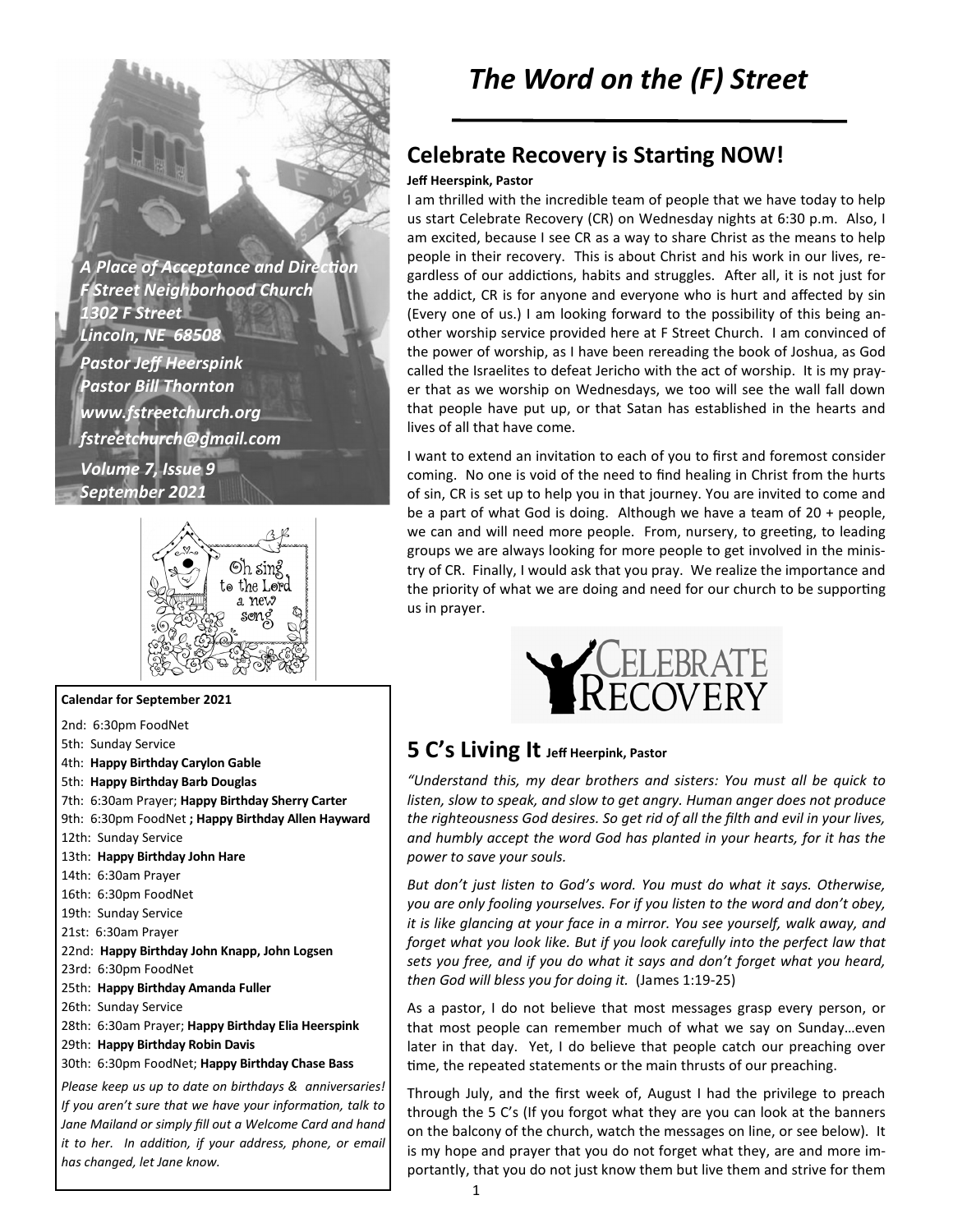in your life. I do not say this for my good as the preacher, but for each of our good as Christ followers. The 5 C's are what we believe help us to understand what it means to live out being a follower of Jesus, which should be our greatest desire once we have tasted and seen the power of the gospel in our lives.

> **Be Committed to Christ.** *Be Engaged in Community Be Transformed in Character Be Fulfilling your Calling Be Developing your Competencies*

May we be followers of Jesus who continue to seek him and grow in him.

## **Brand New 3M Classes Slated for the**

#### **Fall Bill Thornton, Teaching Pastor**

With a view toward developing fully devoted Christ followers at FSNC, we will be offering a new series of classes that we are calling "3M," which will include teaching on membership, maturity, and ministry.

Membership will help folks become better acquainted with what it means to be a part of our F Street Church family. Maturity will focus on the habits that will foster spiritual growth in our lives. Ministry will explore how each of us is uniquely shaped to serve the Lord and his people.

Each class will be offered in one session, and will occur following the Sunday morning worship service. We plan to provide lunch and childcare, so you will want to sign up when opportunity is given in the coming weeks so we will know how many to plan for. Our class schedule will be as follows:

Membership, September 19<sup>th</sup> Maturity, October 17<sup>th</sup> Ministry, November 21st

Please feel free to contact me with questions or to sign-up for these classes.



# **Lincoln School of Ministry Begins**

#### **Another Year Bill Thornton, Teaching Pastor**

Beginning in September, the Lincoln School of Ministry, hosted by the F Street Neighborhood Church, will offer the first of three modules that are scheduled to be completed by May 2022.

The fall module, which begins Thursday, September  $9<sup>th</sup>$ , will last 12 weeks. It will provide students with a basic theological foundation and will include a survey of the Old Testament and New Testament scriptures, an overview of Church History, as well as an introduction to Christian Doctrine.

The winter module is scheduled to start in January and will last 10 weeks. It will provide practical instruction in key areas of ministry including Biblical communication, pastoral care, and evangelism.

Finally, the spring module is slated to begin in late March, and will also last 10 weeks. It will address how to care for one's self, marriage, and family while serving others, as well as considering other important topics likely to be faced by leaders in the local church and community being served such as poverty, addiction, racism, etc.

If you or someone you know is interested, please contact me for an application. The cost for the fall module is \$100. We would love to have you join us!

## **Worship Service Priorities** Jeff Heerspink, Pastor

Recently our elders discussed the priorities of our worship service. As we have merged two churches together with two different backgrounds, we noted some differing priorities. So, the priorities that we are working with are: Teaching of the Word of God, Communion, Worship and Prayer (see Acts 2:42

We believe that each  $\sqrt{1}$  of these are important aspects of our  $\sqrt{||} \sqrt{||} \sqrt{||}$  weekly gatherings. However, at different  $\sqrt{m}$   $\sqrt{m}$  times some might get differing atten-  $\mathbf{A}$ the Elders are work-  $\bigcup_{n=1}^{\infty}$  ing with hiring someone part time  $\|\cdot\|$  for worship. This is without any nega-<br>  $\frac{1}{2}$  tive connotation



regarding our current worship, or our current leaders. We have two main motivations.

- Inclusion, our teams have been volunteer and our worship teams have put in a lot of time to pick, practice and lead our church in singing. This has not allowed them time to work with the inclusion and development of additional people onto our teams. So, we hope that with the hiring of someone, they will be able to dedicate more time to help more people use their gifts in the area of worship.
- Multiplication, as you may have heard me saying is that with the start of Celebrate Recovery, we are really starting another worship service; one that really mirrors our Sunday morning service. Therefore, we need to multiply our efforts to do a "good Job" of leading people in song in both spaces. Beyond that, it has always been our goal that we will help to plant more churches (specifically in areas of need). For this to happen, we need to provide people opportunities to use and develop their gifts so that they could be sent to be a part of a new worshiping community, whether in our town or around the world.

If you have questions, or interest in learning more about the hiring of a worship leader or any of our priorities as a church. Please feel free to reach out to me as I would love to chat about this.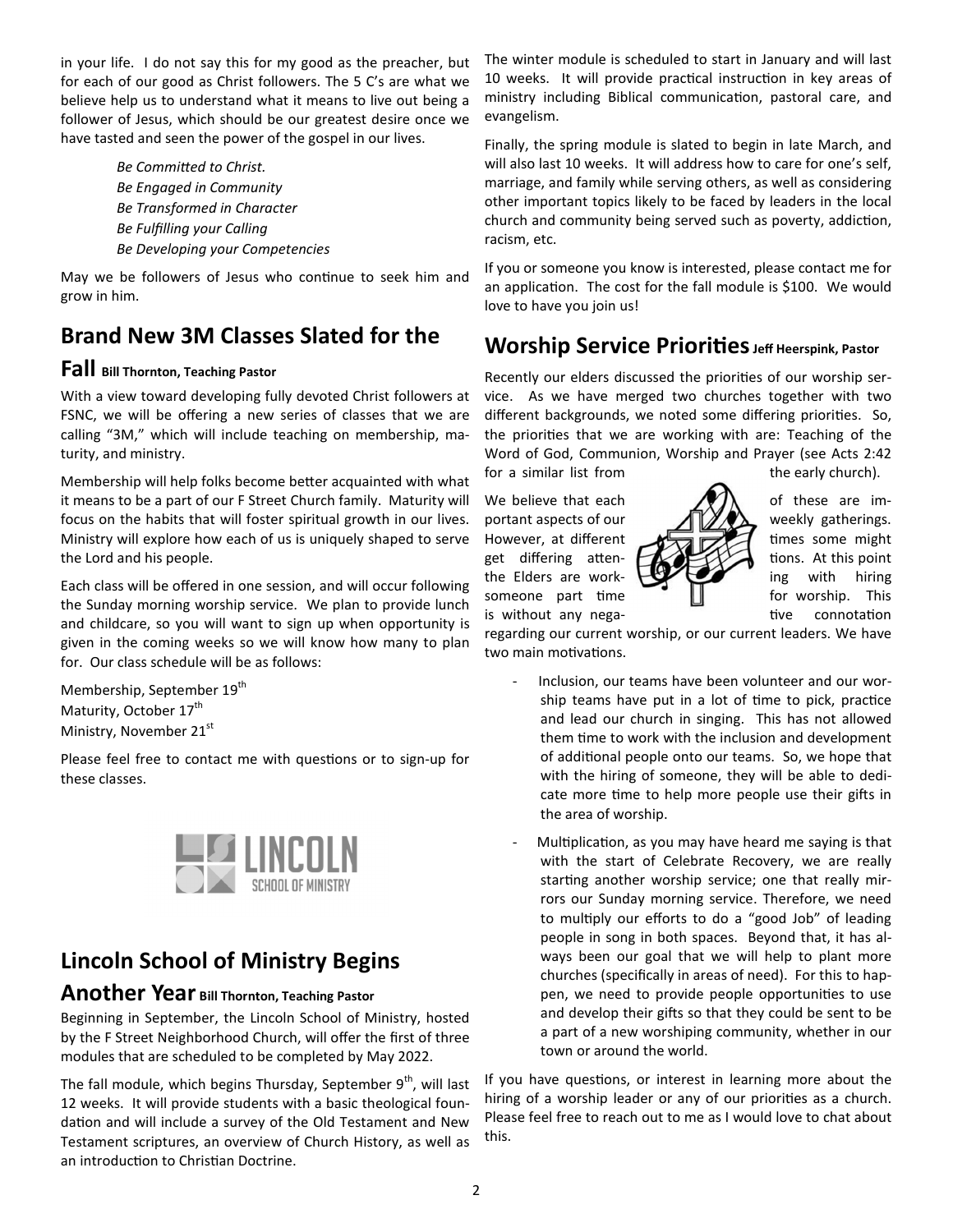

### **King of my Heart Art, Jean Stryker**

For the next few months at F Street Neighborhood Church, the theme of our study in Romans is "King of My Heart". There's a new banner hanging in the sanctuary to help illustrate that theme. It's not a coincidence that the banner looks a lot like a traditional tattoo. Many of us here at F Street Church wear our ink proudly! I love to use art to help relate the Bible's messages to our world. Jesus didn't make art (except for that one time when he bent down and drew in the sand), but he often used stories to teach truths to his listeners. So I thought a tattoo might feel at home in our sanctuary.

In researching tattoo art, I came across an artist named Sailor Jerry, whose images all have a vintage feel and use traditional elements like banners, roses, anchors, etc. I based our banner's design on Sailor Jerry's style, so it contains some of those classic components. But there are a few different images included in the King of My Heart design, put there to represent the Trinity.

There's a crown above the heart. This speaks of God the Father, our holy king of heaven. The cross rests diagonally behind the heart, there to remind us of the sacrifice of Jesus, the second person of the Trinity. At the bottom of the banner, there's a dove with an olive branch in its mouth. The Holy Spirit, third person of the Trinity, is often represented by a dove in artworks. This dove carries an olive branch, which speaks of the peace that the Holy Spirit brings when God is the King of your heart. You could also say that the roses are a reminder of one of Jesus' titles: the *Rose of Sharon.* 

So thanks to Sailor Jerry for the inspiration for the King of My Heart banner!

**Call for Art**: I am looking for heart-related artworks to hang in a temporary gallery display at F Street Church. If you have an artwork or want to make one for the display, please talk to me. King of My Heart tattoo coloring sheets are available for this as well. I hope to hang the work by Sunday, the 29th of August, and leave it up for the duration of the "King of My Heart" preaching series. I'm excited to share your creativity!

#### **Pulpit vs Politics 7** Keith Morrissey, Elder

*"Life is suffering,"* Jordan B. Peterson, *"I am the Way, the Truth, and the Life,"* Jesus Christ

If the former statement is true, then Jesus is saying that to fol-

low him is to *suffer.* Therefore, one must ask oneself: *"If I am not suffering, am I truly following Christ?"* 

The next question to answer is: "If I am not following Jesus, who *am I following?"* As you read through the Bible, from Genesis to Revelation (and I recommend you do this,) you will find that all the people of God have suffered, and so shall you as you follow God. Jesus himself warned his disciples (I hope that includes you) *"As they have persecuted me, so they will persecute you."* (John 15:20)

In this article, I want to focus on that statement from Jesus: the suffering that is inflicted on Christians by others.

In the power-play of politics, not just the politicians, but all the groups that have formed to oppose Jesus, the truth is their greatest enemy. Remember that Jesus is the truth, and that Satan is the "prince of lies." So you must expect them to lie about you, slander you, and everything they can to hurt you and to pull you down. Despite what some may tell you, the closer you get to Jesus - the tougher it gets. After all, if you are not close to Jesus,

and he will probably  $\begin{vmatrix} u & u \\ v & v \end{vmatrix}$  value you alone. But, if you start getting  $\int$  getting close to  $\int$  close to Jesus you can expect Satan to do  $\vert$  **Jesus you can ex-** anything to come between you and God  $\vert$  nect satan to do  $\vert$  from the little lie like he told to Eve, to  $\int$   $\frac{1}{2}$   $\frac{1}{2}$   $\frac{1}{2}$   $\frac{1}{2}$   $\frac{1}{2}$  the violent persecution he inflicted on  $\vert$  and  $\vert$  and  $\vert$  Jesus and many of his disciples over the  $\sqrt{\frac{v_{\text{e}}^2}{v_{\text{e}}^2}}$  we were past several centuries.

*...if you start getting close to Jesus you can expect Satan to do anything to come between you and God ...* 

you are just where  $\sim$  Satan wants you,

Peterson also makes the claim that *"People are social because*  they like the members of their own group. People are antisocial *because they don't like members of other groups."* So, we need to surround ourselves with like-minded people to help build us up in our journey with Christ. But, never forget that it is much easier to tear someone down than it is to build someone up. So expect them to try to tear you down with their lies. Remember, they have turned away from the truth and remain willfully blind. Don't fall into their trap of winning their argument and making two groups of people wrong. The chances are, they do not want to know the truth (Jesus) and they do not want you to know it (him) either. They want you to be angry, deceived, resentful liars like them. Then they will like you. Or you can be like Jesus. Love them while they are still your enemies. Show them love, grace, mercy, patience, forgiveness, so that they will want to join your group because they like yours better than theirs. *"I consider that our present sufferings are not worth comparing with the glory that will be revealed in us."* (Rom 8:18) Are you revealing that glory to others through your actions now?

## **Local Giving Trend is a Good Sign**

#### **Tad Stryker, Elder**

I want to share some good financial - and spiritual - news with you. Local giving has increased this year overall, almost to the point where we're meeting our monthly goal.

F Street Neighborhood Church has been tracking local offerings since it started in 2014, and the numbers we've seen so far this year are encouraging. We had our best-ever offering for each month of the year except July. Of course, since we significantly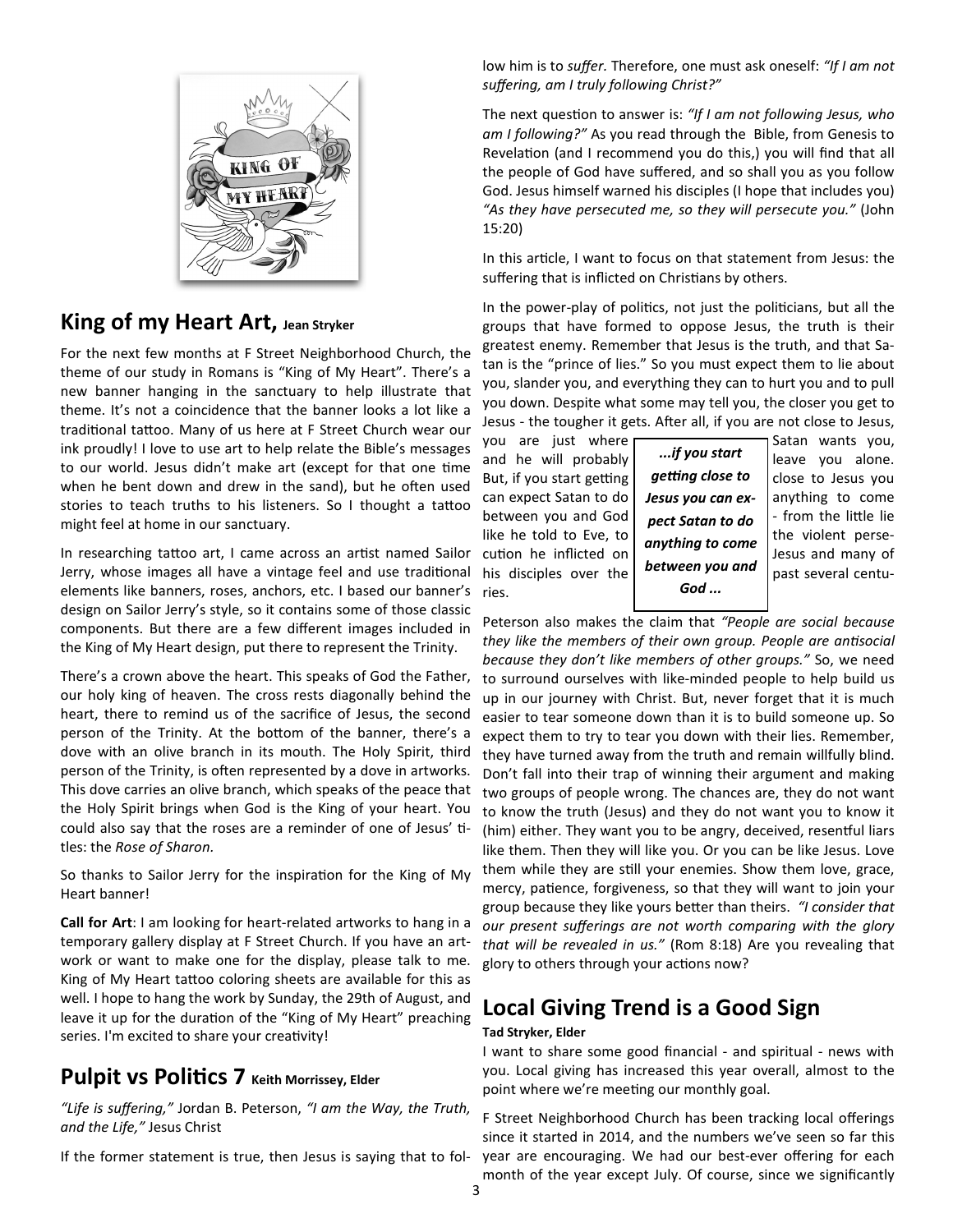increased the size of our church when we merged in June 2020, that is not surprising, but we are thankful to see it, anyway.

it's not because God is short of funds. Rather, it's because it's healthy for us as the people of God to be involved in what he is doing. It's good for us to give.

Our average monthly local offering rose sharply, as it should have, from \$3,875 for January-July 2020 to \$6,582 for the same period year to date in 2021.

We, as elders, believe that one important sign of a healthy, growing local church is that it supports its own ministry and overhead costs with local giving. Those costs have gone up due to the merger, so the board of elders set \$7,500 per month as the local giving goal for 2021. This means we're 87.8% of the way to our monthly goal. We can exceed this goal with generous giving throughout the rest of the year. If you have been giving, thank you! We're counting on you to continue. If you've not been a part, I urge you to prayerfully consider what God will enable you to give.

Many people are giving electronically, and if you're interested, you can do it by going to our church website, and clicking the Donate link. You'll find a number of options, including a tab where you can designate your gift:

#### **www.fstreetchurch.org**



### **September Special Offering**

(The first Sunday of each month we take a special missions offering for others. This month we are taking an offering for the new Charity Autos garage.)

**Charity Auto Repair,** Sam Keyzer, Pastor

As many of you know, there has been a "Charity Autos Repair" ministry for many years. We have had people from our Northern Lighthouse community work together with inmates from Community Corrections Center of Lincoln (CCC-L) to do minor repairs on automobiles. They have labored mostly in our parking lot—in good weather and bad—year 'round.

For several years we have talked about building a garage that would include lifts, provide a refuge from inclement weather, and adequate working space. Many have talked and prayed together about the possibilities.

With God's help—and the help of Christ's community--we are making great progress! Building plans include a three-stall garage with two of those stalls having lifts. Donations have provided adequate funding, so we can proceed with applying for a per-

property. Our main contractor is willing to work with volunteers.

God commands us to give; that is clear throughout scripture, but We are so thankful to the individuals and churches who have prayed, encouraged, and financially supported us in this endeavor! To those who have indicated an interest in helping, we seek to keep you informed on our progress. Please continue to pray that

- the Lord guide and bless the permit process,
- the coordinating with volunteers goes well,
- that all funds will come in to complete the building process.

This ministry is a blessing to so many people: from community corrections, those who cannot afford vehicle repairs, and others from the church who have an avenue of service to live out their gratitude to God. Through this ministry, car owners not only have had their vehicles repaired; they have become acquainted with others from Christ's community, attended church, and come to believe in Christ.

May God be praised and may we continue to see him mightily at work!

### **Meet Sage**

Hi, my name is Sage Peterson and I'm one of the newest residents here at F Street Neighborhood Church. Before coming to F Street Church, I worked as a youth ministry assistant at Prairie Ridge Church in Ankeny, IA. Over the summer, I was able to be an intern with Immerse. This fall I will be leading



our youth group here at F Street Church, and working with our awesome volunteers to help our students learn about God, continue their walk in their faith, create relationships, and of course, have a ton of fun! I can't begin to explain my excitement for what's to come this year and I hope to meet you and your students.



#### **Health Ministry Corner Barb Douglas, HMFSNC**

God's Blessings and Greetings to all my Brothers and Sisters in Christ,

I just want to start out by saying, God has a plan! Sometimes it may seem like we are living in the midst of total chaos- like the world around us is spinning out of control. But I assure you God is in control, always. Many of us are going through personal, and very private pain, and there doesn't seem to be a light at the end of the tunnel. But when things are at their darkest, God has a way of shining such light on the whole situation, and for those mit. We are hoping to build this fall on the front of the church who believe in Jesus as Lord and Savior, there is a comfort that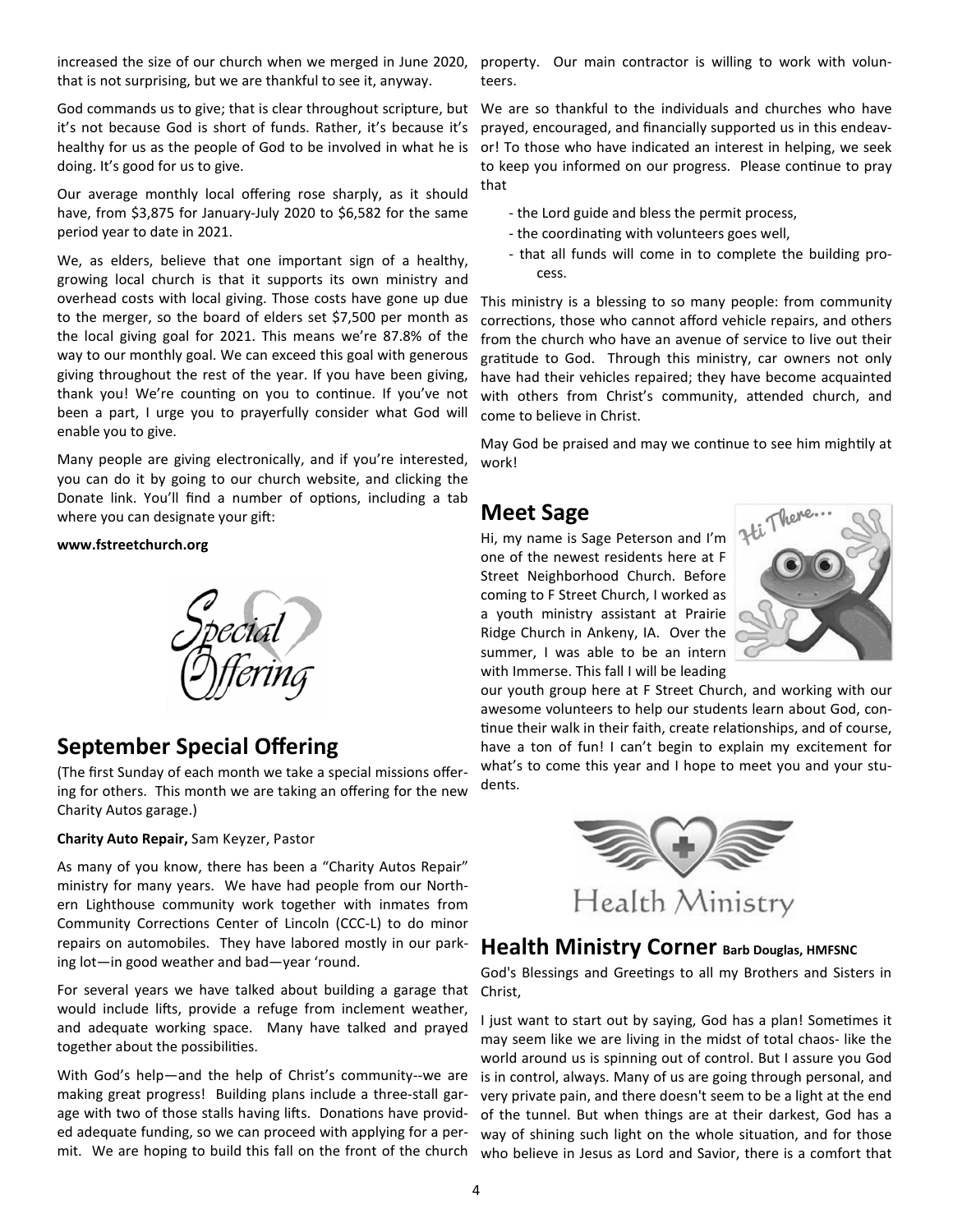passes all understanding. I want to share a few verses of scripture with you today, I know these will turn that darkness into his beautiful light.

1Peter 2:2 , *"Like newborn babies, crave spiritual milk, so that* by it you may grow up in your salvation." The word of God is that spiritual milk to all who believe in him. Studying that word brings the light of life into each soul that opens their eyes and ears to the scripture. So study the Bible to be wise; believe it to be safe; practice it to be holy.

Matthew 6:21, "Where your treasure is, there your heart will *be also."* Treasures of this world are vulnerable to being lost, stolen, destroyed, or devalued. If this is our focus, we will only experience frustration. If our hearts are drawn instead to the value of eternal - godly character, relationships, souls - we won't be disappointed. We will become rich in the things of Christ, and treasure in heaven can never be taken away! So our focus should not be on comfort, pleasure and monetary gain, those are transient and temporary, lead to disappointment, and serve our fallen natures. We, as Christians who live for God, can expect trouble in the world, but we will receive eternal blessings in heaven.

Psalm 19:1, *"The heavens declare the glory of God, the skies proclaim the work of his hands."* The psalmist wrote of God's handiwork as a spectacle, that if rightly understood, should not only take our breath away by its beauty, but also inspire us to worship and praise our God, as it did the psalmist. It should also inspire grateful hearts, and hearts of gratitude, as God's glory shines through His creation.

Psalm 96:10, *"The world is firmly established, it cannot be moved; he will judge the people with equity."* These statements should evoke a strong sense that this time on earth is a serious business; especially for those who value their lives in Christ. Like I mentioned before, there are many of us who are struggling with what seems like the unfairness of life in their own lives right now. There is so much chaos and wrongness in the world that seeing Christ at work is very hard. But because of God's flawless and perfect character, balanced by His perfect justice, we can trust that when life seems unfair God will make all things right in his perfect final court (2 Corinthians 5:10) One day God will right every wrong!

Revelations 22:20, "He who testifies to these things says, 'Yes I *am coming soon.' Amen. Come Lord Jesus come!"* Christ made a promise to all who would put their trust in him, that one day he would return for them. Those who belong to Christ should be longing to see him. Jesus is worthy of the very best of our love and devotion----and nothing on earth should compare to the thought of seeing him face to face. May our love for our Savior deepen as we anticipate our joyful reunion with him.

So, as we move back out into this world of uncertainty, let's focus on the one who loves us more than life, the Lord Jesus Christ.



#### **Community Groups**

Group: **"Distorted Images of Self, Restoring Our Vision" Women's Study** Location: Fireside Room Contact: Beth Heerspink Day/Time: Fridays, 10:00 a.m.

#### Group: **"Stepping Up" Men's Bible Study**

Location: *(On Summer Break)* Contact: Tad Stryker Day/Time: Mondays, 7-8:30 p.m. (*On Summer Break)* 

#### Group: **"II Corinthians" VA Small Group Study**

Location: Victory Apartments (445 Honor Drive) Contact: Jeff Heerspink Day/Time: Wednesdays, 2-3:00 p.m.

Group: **"Mere Chris\*anity" Keith Morrissey's House** Location: 1750 Prospect Street Contact: Keith Morrissey Day/Time: Thursdays, 7-9:00 p.m.

## **Regular Email Updates**

If you would like to, but are not getting regular updates about things at "F" Street Neighborhood Church, please send a request to be added to the email list at **fstreetchurch@gmail.com**

### **Prayer Requests**

If you have prayer requests, please send them to our office email at **fsncoffice@gmail.com**